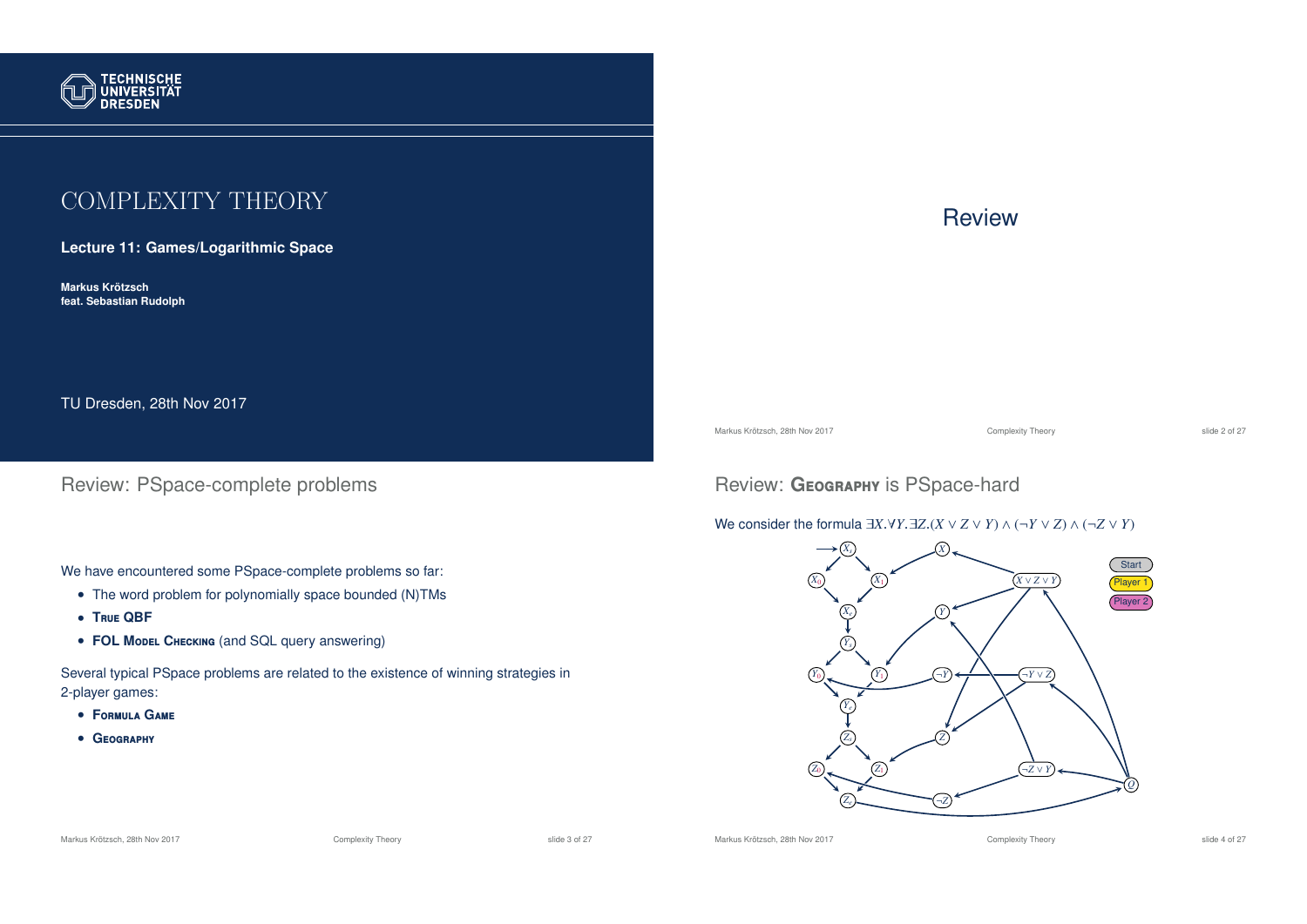## More Games

The characteristic of PSpace is quantifier alternation

This is closely related to taking turns in 2-player games.

### Are many games PSpace-complete?

- Issue 1: many games are finite that is: computationally trivial
	- $\rightarrow$  generalise games to arbitrarily large boards
	- generalised Tic-Tac-Toe is PSpace-complete
	- generalised Reversi (Othello) is PSpace-complete
	- it is not always clear how to generalise a game (Generalised Backgammon?)
- Issue 2: (generalised) games where moves can be reversed may require very long matches
	- $\rightarrow$  such games often are even harder
		- generalised Go with Japanese ko rule is ExpTime-complete
		- generalised Draughts (Checkers) is ExpTime-complete
		- generalised Chess (without 50-move no-capture draw rule) is ExpTime-complete

Surprisingly, some of these games, e.g. Chess, are known to become even harder – namely ExpSpace-complete – if the exact same board position is not allowed to re-occur in a match. For Go, this case is open.

| Markus Krötzsch. 28th Nov 2017 | Complexity Theory | slide 5 of 27 |
|--------------------------------|-------------------|---------------|
|                                |                   |               |

# Logarithmic Space

### Polynomial space

As we have seen, polynomial space is already quite powerful.

We therefore consider more restricted space complexity classes.

### Linear space

Even linear space is enough to solve **S**at.

### Sub-linear space

To get sub-linear space complexity, we consider Turing-machines with separate input tape and only count working space.

### Recall:

 $L =$ LogSpace = DSpace( $log n$ ) NL = NLogSpace = NSpace(log *n*)

# Logarithmic Space

| Markus Krötzsch, 28th Nov 2017 |  |  |
|--------------------------------|--|--|
|                                |  |  |

Complexity Theory **Complexity Theory** 31ide 6 of 27

## Problems in L and NL

What sort of problems are in L and NL?

#### In logarithmic space we can store

- a fixed number of counters (up to length of input)
- a fixed number of pointers to positions in the input string

### Hence,

- L contains all problems requiring only a constant number of counters/pointers for solving.
- NL contains all problems requiring only a constant number of counters/pointers for verifying solutions.

Markus Krötzsch, 28th Nov 2017 **Complexity Theory** Complexity Theory slide 7 of 27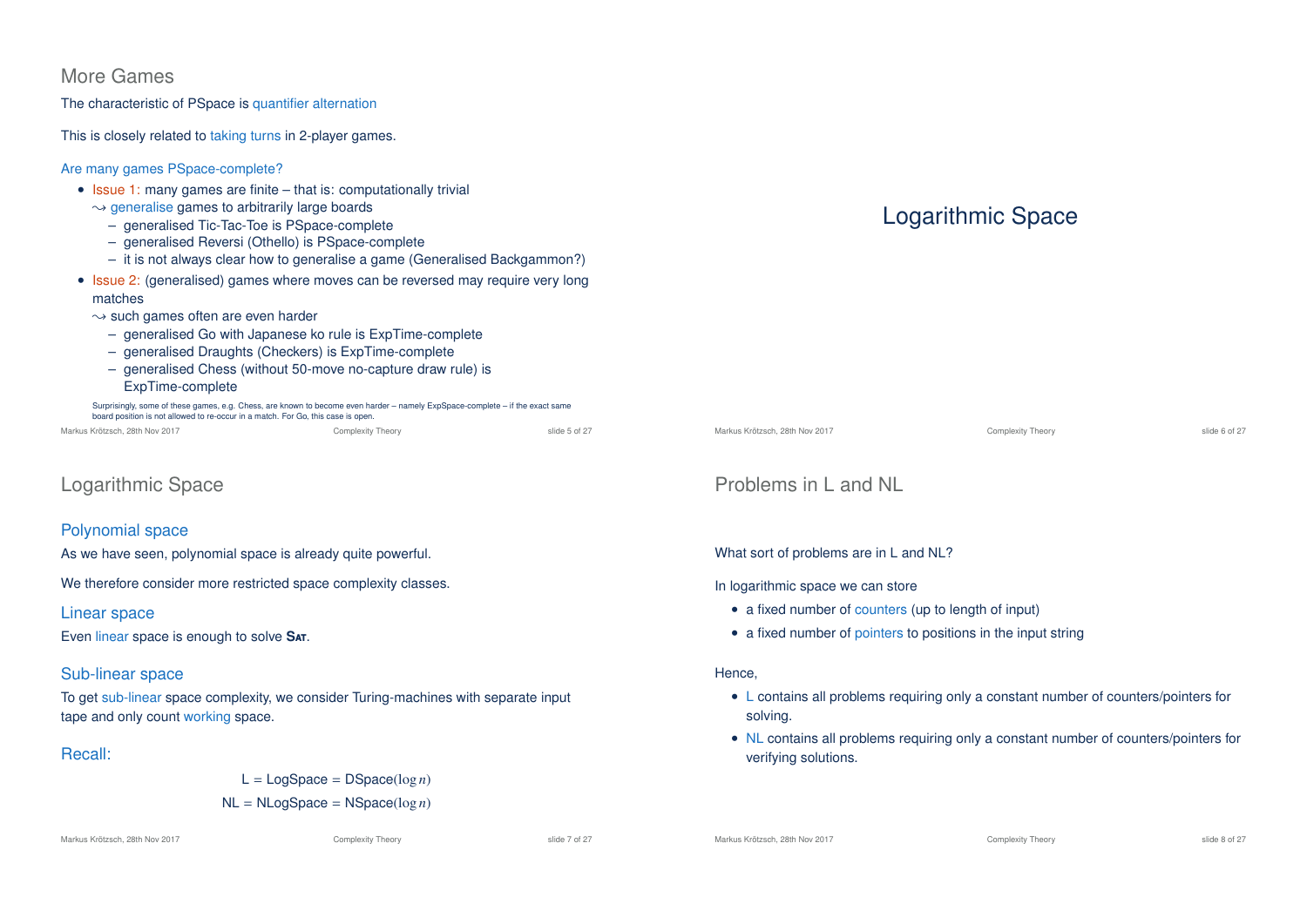### **Example 11.1:** The language  $\{0^n 1^n | n \ge 0\}$  is in L.

#### **Algorithm:**

- Check that no  $1$  is ever followed by a  $0$ Requires no working space (only movements of the read head)
- Count the number of 0's and 1's
- Compare the two counters

Markus Krötzsch, 28th Nov 2017 **Complexity Theory** Complexity Theory slide 9 of 27

## Example: A Problem in NL

### **R**eachability **a.k.a. STCON a.k.a. P**ath

Input: Directed graph *G*, vertices  $s, t \in V(G)$ 

Problem: Does *G* contain a path from *s* to *t*?

#### **Example 11.3: R**eachability ∈ NL.

### **Algorithm:**

- Use a pointer to the current vertex, starting in *s*
- Iteratively move pointer from current vertex to some neighbour vertex nondeterministically
- Accept when finding *t*; reject when searching for too long

# Examples: Problems in L

#### **P**alindromes

Input: Word *w* on some input alphabet Σ Problem: Does *w* read the same forward and backward?

#### **Example 11.2: P**alindromes ∈ L.

#### **Algorithm:**

- Use two pointers, one to the beginning and one to the end of the input.
- At each step, compare the two symbols pointed to.
- Move the pointers one step inwards.

Markus Krötzsch, 28th Nov 2017 Complexity Theory slide 10 of 27

## **An Algorithm for REACHABILITY**

### More formally:

 $\text{CANREACH}(G, s, t)$  :  $c := |V(G)| / / \text{counter}$ <br>03  $p := s / / \text{ pointer}$  *p* := *s* // pointer 04 while  $c > 0$  : 05 if  $p = t$  : return TRUE 07 else : nondeterministically select *G*-successor *p* <sup>0</sup> of *p* 09  $p := p'$  $c := c - 1$  // eventually, if no success: return FALSE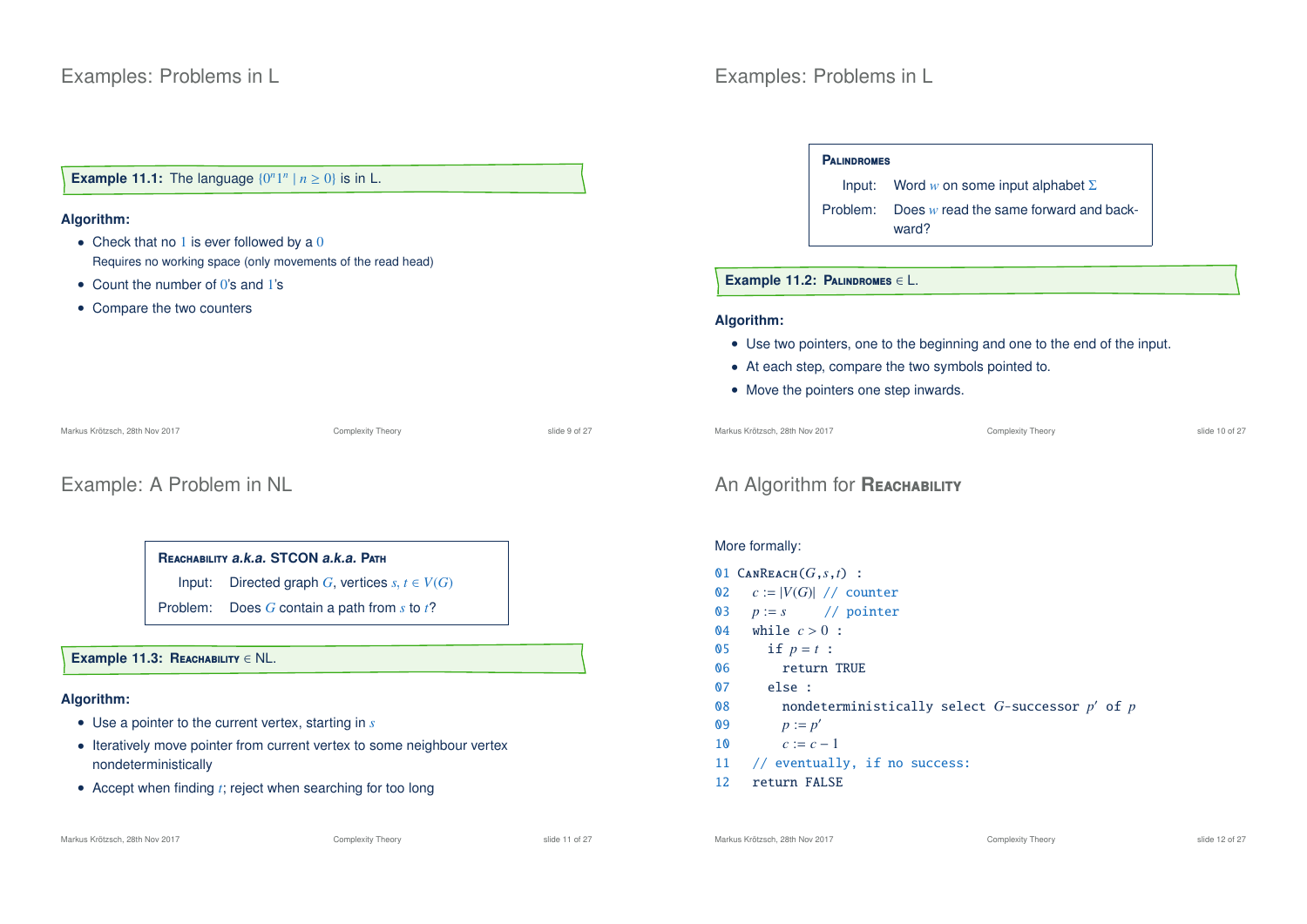## Defining Reductions in Logarithmic Space

To compare the difficulty of problems in P or NL, polynomial-time reductions are useless. Recall the respective result from Lecture 5:

**Theorem 5.22:** If **B** is any language in P,  $\mathbf{B} \neq \emptyset$ , and  $\mathbf{B} \neq \Sigma^*$ , then  $\mathbf{A} \leq_p \mathbf{B}$  for any **A** ∈ P.

This also applies to languages in NL ( $\subseteq$  P).

**Definition 11.4:** A log-space transducer M is a logarithmic space bounded Turing machine with a read-only input tape and a write-only, write-once output tape, and that halts on all inputs.

A log-space transducer  $M$  computes a function  $f: \Sigma^* \to \Sigma^*$ , where  $f(w)$  is the content of the output tape of  $M$  running on input  $w$  when  $M$  halts.

In this case, *f* is called a log-space computable function.

Markus Krötzsch, 28th Nov 2017 Complexity Theory slide 13 of 27

Detour: P-completeness

Log-space reductions are also used to define P-complete problems:

**Definition 11.7:** A problem **L** ∈ P is complete for P if every other language in P is log-space reducible to **L**.

We will see some examples in later lectures ...

Log-Space Reductions and NL-Completeness

**Definition 11.5:** A log-space reduction from **L** ⊆ Σ<sup>\*</sup> to **L**' ⊆ Σ<sup>\*</sup> is a log-space computable function  $f : \Sigma^* \to \Sigma^*$  such that for all  $w \in \Sigma^*$ :

$$
w \in \mathsf{L} \iff f(w) \in \mathsf{L}'
$$

We write  $\mathbf{L} \leq_L \mathbf{L}'$  in this case.

**Definition 11.6:** A problem **L** ∈ NL is complete for NL if every other language in NL is log-space reducible to **L**.

Markus Krötzsch, 28th Nov 2017 Complexity Theory slide 14 of 27

# Remark: Log-space Reductions for Larger Classes?

Could we use log-space reductions instead of polynomial reductions for defining hardness for other classes, e.g., for NP?

- Some authors do this (prominently Papadimitriou)
- All concrete polynomial reductions we have seen can be computed in logarithmic space

**Obvious question:** Are the classes "NP-complete problems under polynomial time reductions" and "NP-complete problems under log-space reductions" different?

**Today's answer:** Nobody knows (YCTBF)

(at least we have not seen any example of such differences, so it might not matter much in practice)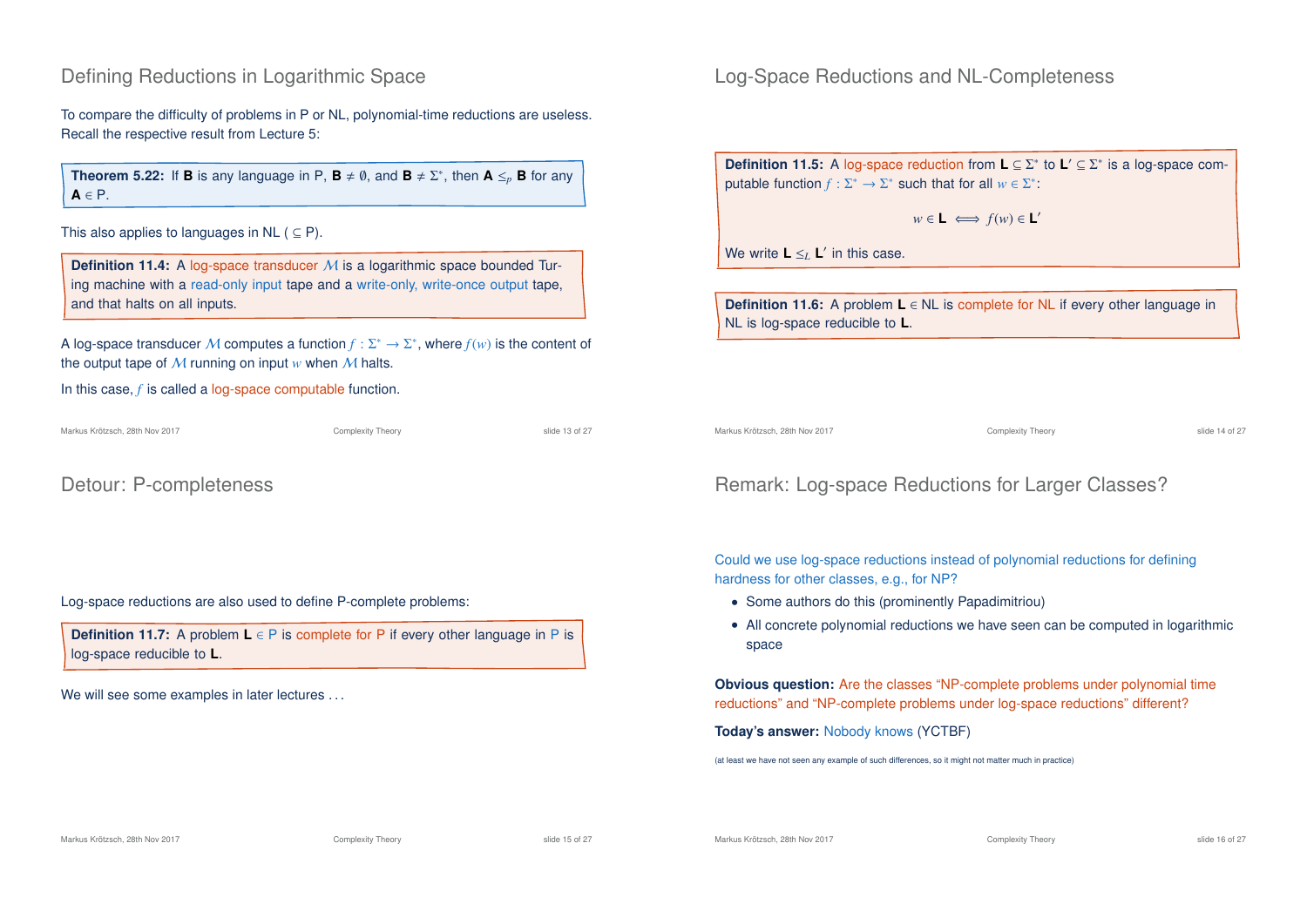### **Theorem 11.8: REACHABILITY is NL-complete.**

**Proof idea:** Let M be a non-deterministic log-space TM deciding **L**.

### On input *w*:

- (1) modify Turing machine to have a unique accepting configuration (easy)
- (2) construct the configuration graph (graph whose nodes are configurations of  $M$  and edges represent possible computational steps of M on *w*)
- (3) find a path from the start configuration to the accepting configuration

# NL-Completeness

**Proof sketch:** We construct  $\langle G, s, t \rangle$  from M and w using a log-space transducer:

- (1) A configuration  $(q, w_2, (p_1, p_2))$  of M can be described in  $c \log n$  space for some constant *c* and  $n = |w|$ .
- (2) List the nodes of *G* by going through all strings of length *c* log *n* and outputting those that correspond to legal configurations.
- (3) List the edges of *G* by going through all pairs of strings (*C*<sup>1</sup>,*C*2) of length *c* log *n* and outputting those pairs where  $C_1 \rightharpoonup_M C_2$ .
- (4) *s* is the starting configuration of *G*.
- (5) Assume w.l.o.g. that M has a single accepting configuration *t*.
- $w$  ∈ **L** iff  $\langle G, s, t \rangle$  ∈ **Reachability**

(see also Sipser, Theorem 8.25)

| Markus Krötzsch, 28th Nov 2017                                                                                                                 | Complexity Theory | slide 17 of 27                                                       | Markus Krötzsch, 28th Nov 2017                                                                                                                                                                                                                                             | Complexity Theory | slide 18 of 27 |  |  |
|------------------------------------------------------------------------------------------------------------------------------------------------|-------------------|----------------------------------------------------------------------|----------------------------------------------------------------------------------------------------------------------------------------------------------------------------------------------------------------------------------------------------------------------------|-------------------|----------------|--|--|
| coNL                                                                                                                                           |                   |                                                                      | The NL vs. coNL Problem                                                                                                                                                                                                                                                    |                   |                |  |  |
| As for time, we consider complement classes for space.                                                                                         |                   |                                                                      |                                                                                                                                                                                                                                                                            |                   |                |  |  |
| <b>Recall Definition 9.6:</b><br>For a complexity class C, we define $\text{coC} := \{ L   \overline{L} \in C \}.$                             |                   | Another famous problem in complexity theory: is $NL = \text{co}NL$ ? |                                                                                                                                                                                                                                                                            |                   |                |  |  |
| Complement classes for space:<br>• $coNL := \{L   \overline{L} \in NL\}$<br>• coNPSpace := ${L   \overline{L} \in \text{NPSpace}}}$            |                   |                                                                      | • First stated in 1964 [Kuroda]<br>• Related question: are complements of context-sensitive languages also<br>context-sensitive?<br>(such languages are recognized by linear-space bounded TMs)<br>• Open for decades, although most experts believe $NL \neq \text{co}NL$ |                   |                |  |  |
| From Savitch's theorem:                                                                                                                        |                   |                                                                      |                                                                                                                                                                                                                                                                            |                   |                |  |  |
| PSpace = NPSpace and hence coNPSpace = PSpace,<br>but merely NL $\subseteq$ DSpace $(\log^2 n)$ and hence coNL $\subseteq$ DSpace $(\log^2 n)$ |                   |                                                                      |                                                                                                                                                                                                                                                                            |                   |                |  |  |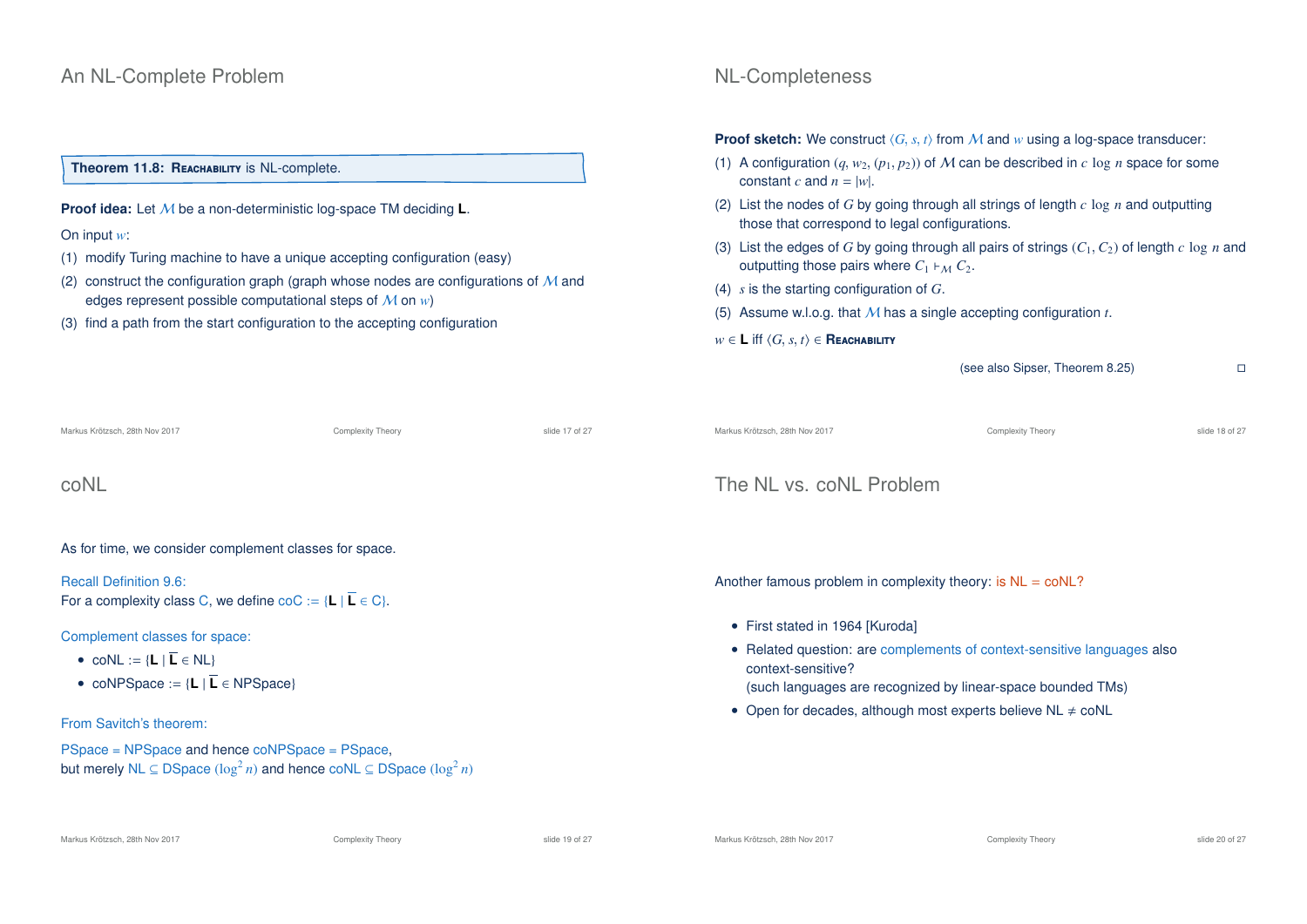## The Immerman-Szelepcsényi Theorem

Surprisingly, two independent people resolve the NL vs. coNL problem simutaneously in 1987

### More surprisingly, they show the opposite of what everyone expected:

**Theorem 11.9 (Immerman 1987/Szelepcsényi 1987):** NL = coNL.

### **Proof:** Show that **REACHABILITY** is in NL. (Why does this suffice?)

#### Remark: alternative explanations provided by

- Sipser (Theorem 8.27)
- Dick Lipton's blog entry We All Guessed Wrong (link)
- Wikipedia Immerman–Szelepcsényi theorem

Markus Krötzsch, 28th Nov 2017 Complexity Theory slide 21 of 27

### Towards Nondeterminsitic Nonreachability

#### Things would be different if we knew

the number *count* of vertices reachable from *s*:

01 COUNTINGNONREACH $(G, s, t, count)$  :<br>02 reached := 0

- $reached := 0$
- 03 for each vertex *v* of *G* :
- 04 if  $\text{CanReach}(G, s, v)$ :<br>05 reached:-reached:
- $reached := reached + 1$
- 06 if  $v = t$  :
- 07 return FALSE
- 08 // eventually, if FALSE was not returned above:
- 09 return (*count* = *reached*)

#### Problem: how can we know *count*?

Towards Nondeterminsitic Nonreachability

How could we check in logarithmic space that *t* is not reachable from *s*?

Initial idea: iterate through all reachable nodes looking for *t*

01 NAIVENONREACH $(G, s, t)$  :<br>02 for each vertex  $v$  of

- for each vertex  $v$  of  $G$  :
- 03 if  $\text{CANREACH}(G, s, v)$  and  $v = t$ :<br>04 return FAISE
- return FALSE
- 05 // eventually, if FALSE was not returned above:
- 06 return TRUE

### Does this work?

No: the check CanReach(*G*, *s*, *v*) may fail even if *v* is reachable from *s* Hence there are many (nondeterministic) runs where the algorithm accepts, although *t* is reachable from *s*.

Markus Krötzsch, 28th Nov 2017 Complexity Theory slide 22 of 27

# Counting Reachable Vertices – Intuition

### Idea:

- Count number of vertices reachable in at most *length* steps
	- we call this number *countlength*
	- then the number we are looking for is  $count = count_{|V(G)|-1}$
- Use a limited-length reachability test: CanReach(*G*, *s*, *v*, *length*): "*t* reachable from *s* in *G* in  $\leq$  *length* steps" (we actually implemented CanReach(*G*, *s*, *v*) as CanReach(*G*, *s*, *v*,  $|V(G)| - 1$ ))
- Compute the count iteratively, starting with *length* = 0 steps:
	- for *length* > 0, go through all vertices *u* of *G* and check if they are reachable
	- to do this, for each such  $u$ , go through all  $v$  reachable by a shorter path, and check if you can directly reach *u* from them
	- use the counting trick to make sure you don't miss any *v* (the required number *countlength* was computed before)